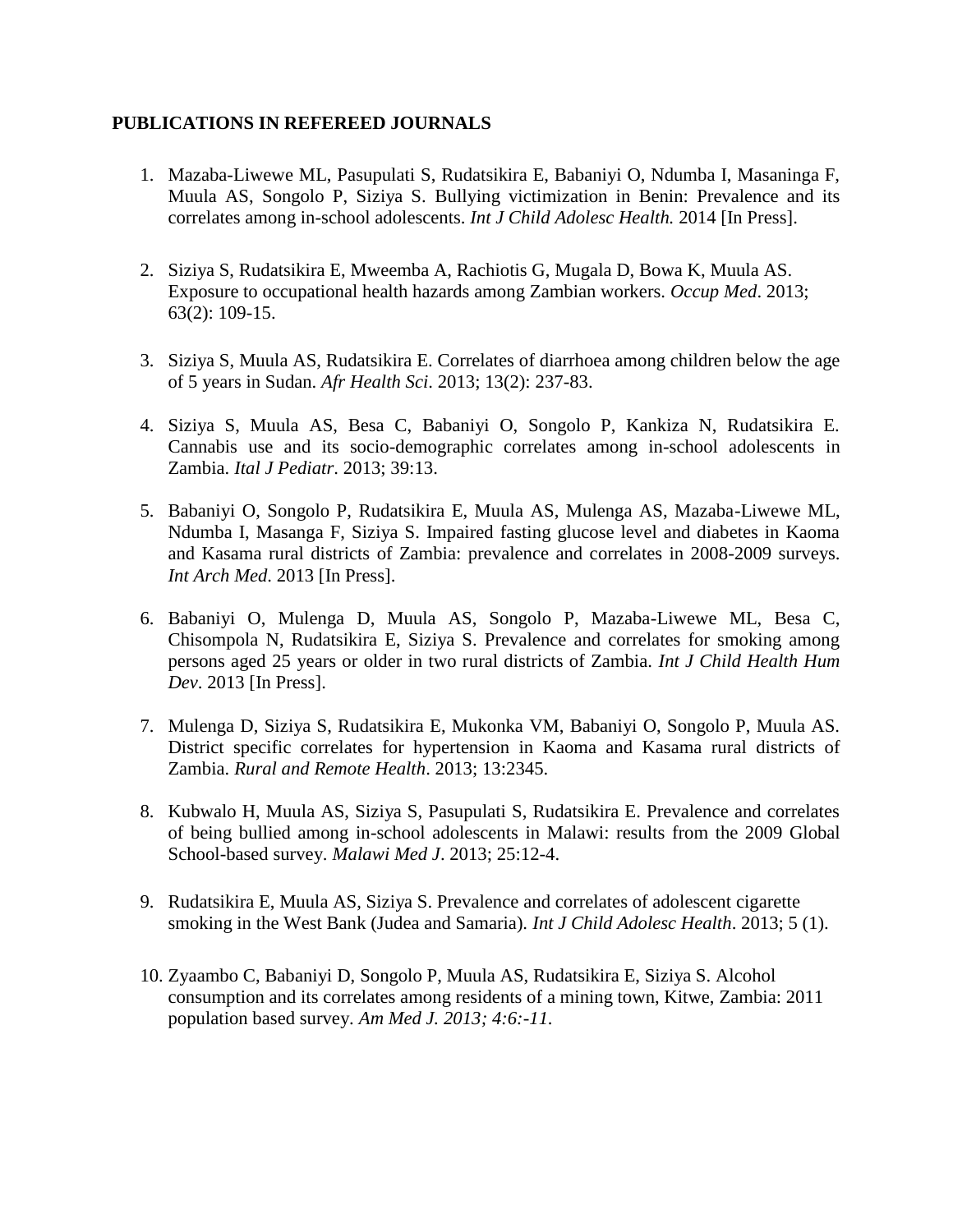- 11. Siziya S, Muula AS, Mansour A, Rudatsikira E, Nzala SH, Zyaambo C, Songolo P, Babaniyi O. Forced sex among female adults in Zambia: Results from the Zambian Sexual Behavioural Survey, 2009. *Int Public Health J*. 2013; 5(2).
- 12. Besa C, Mulenga D, Babaniyi O, Songolo P, Muula AS, Rudatsikira E, Siziya S. Overweight and obesity in Kaoma and Kasama rural districts of Zambia: prevalence and correlates in 2009 population surveys. *J Hypertens*. 2013; 2(1):11-15.
- 13. Herring P, Siziya S, Pasupulati S, Rudatsikira E, Muula AS. Correlates of bullying victimization among in-school adolescents in the 2005 Botswana Global School Based Health Survey. *Int J Child Adolesc* 2013:6 (3).
- 14. Zyambo C, Babaniyi O, Songolo P, Muula AS, Rudatsikira E, Siziya S. Prevalence and predictors of tobacco use in a mining town in Kitwe, Zambia. A 2011 population-based survey. *Health*. 2013; 5:1021-1025.
- 15. Rudatsikira E, Muula AS, Mulenga D, Siziya S. Prevalence and correlates of obesity among Lusaka residents, Zambia: a population-based survey. *Int Arch Med.* 2012: 5:14.
- 16. Muula AS, Rudatsikira E, Babaniyi O, Songolo P, Mulenga D, Siziya S. Factors associated with high cholesterol levels in Lusaka, Zambia: A community-based survey. *Med J Zambia*. 2012; 39:12-17.
- 17. Muula AS, Rudatsikira E, Babaniyi O, Songolo P, Siziya S. Prevalence and correlates for truancy among pupils in grades 7 to 10: results from the 2004 Zambia School-based Health Survey. *BMC Research Notes*. 2012; 5:48.
- 18. Siziya S, Rudatsikira E, Muula AS. Victimization from bullying among school-attending adolescents in grades 7 to 10 in Zambia. *J Inj Violence Res*. 2012; 4: 31-35.
- 19. Muula AS, Siziya S, Rudatsikira E. Self-inflicted serious injuries among adolescents in Zambia. *Tanzania Journal of Health Research*. 2012 [In Press].
- 20. Zyaambo C, Babaniyi O, Songolo P, Muula AS, Rudatsikira E, Mukonka VM, Siziya S. Prevalence and determinants of overweight among residents of a mining town in Kitwe, Zambia, in 2011: A population-based survey. *Int Arch Med*. 2012 [In Press].
- 21. Siziya S, Rudatsikira E. Babaniyi O, Songolo P, Mulenga D, Muula AS. Prevalence and correlates of hypertension among adults aged 25 years or older in the mining town of Kitwe, Zambia. *Journal of Hypertension*. 2012 [In Press].
- 22. Goma FM, Nzala SM, Babaniyi O, Songolo P, Zyaambo C, Rudatsikira E, Siziya S, Muula AS. Prevalence of hypertension and its correlates in Lusaka urban district: A population based survey. *Int Arch Med*. 2011; 4:34.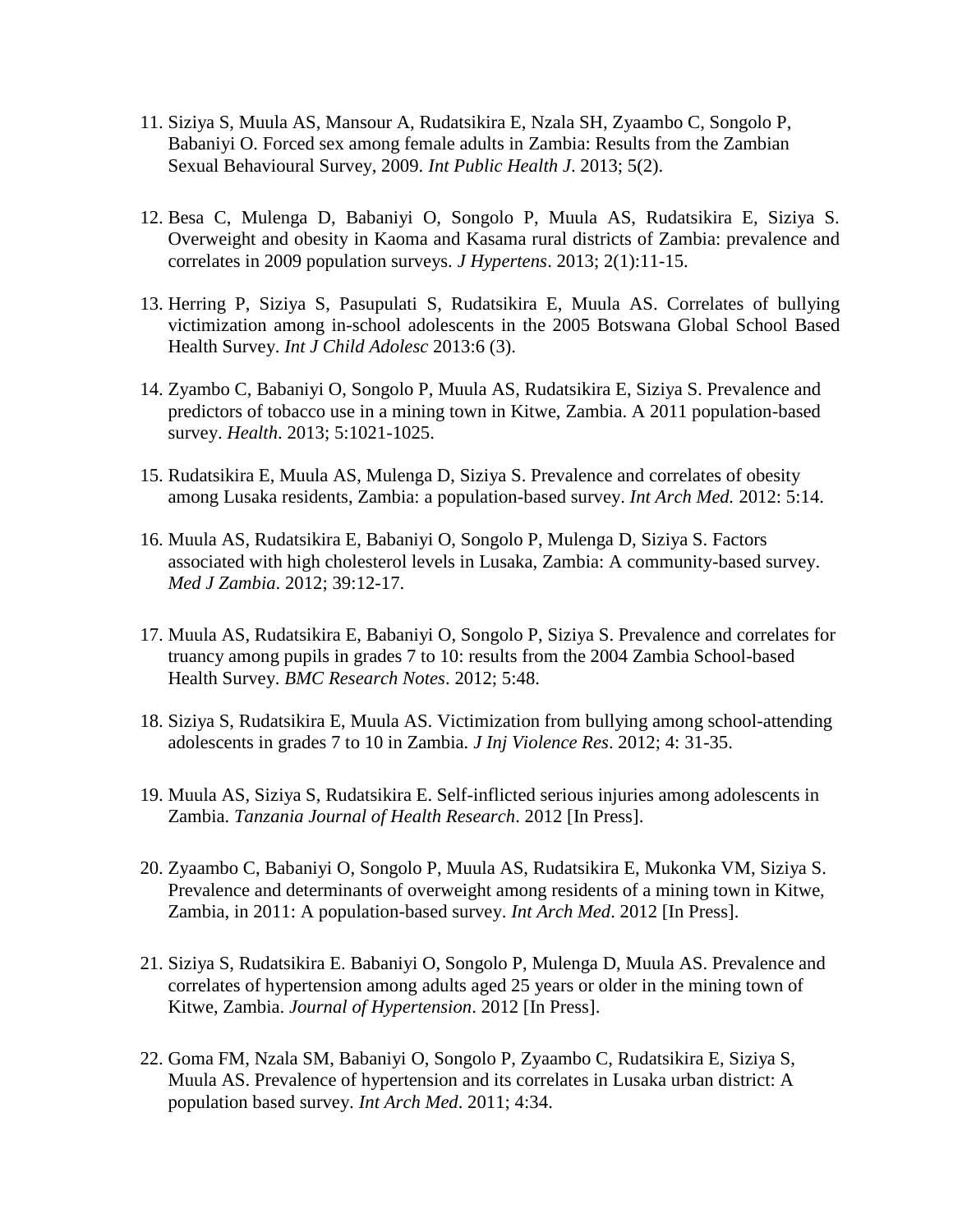- 23. Nzala SH, Babaniyi O, Songolo P, Muula AS, Rudatsikira E, Siziya S. Demographic, cultural and environmental factors associated with frequency and severity of malnutrition among Zambian children less than five years of age. *J Public Health.* 2011; 3: 362-370.
- 24. Siziya S, Muula AS, Rudatsikira E. Self-reported poor oral hygiene among in-school adolescents in Zambia. *BMC Res Notes*. 2011; 4: 255.
- 25. Muula AS, Siziya S, Rudatsikira E. Parity and maternal education are associated with low birth weight in Malawi. *Afr Health Sci*. 2011; 11: 65-71.
- 26. Muula AS, Siziya S, Rudatsikira E. Prevalence and socio-demographic correlates for serious injury among adolescents participating in the Djibouti 2007 Global Health School-based Health Survey. *BMC Research Notes*. 2011; 4: 372.
- 27. Rudatsikira E, Muula AS, Siziya S. Tooth brushing among adolescents in Jordan. *Int J Child Adolesc Health*. 2011; 4: 403-405.
- 28. Atulepe KT, Muula AS, Rudatsikira E, Siziya S. Smoking among in-school adolescents in Dar es Salaam, Tanzania: results from the Global Youth Tobacco Survey. *Tanzania Journal of Health Research.* 2011; 13 [In Press].
- 29. Nzala SH, Babaniyi O, Songolo P, Muula AS, Rudatsikira E, Siziya S. Alcohol consumption in Lusaka urban district, Zambia: a population based survey, 2007. *J Public Health Epidemiol*. 2011[In Press].
- 30. Muula AS, Rudatsikira E, Siziya S. Occupational illnesses in the 2009 Zambia Labour Force Survey. *BMC Res Notes*. 2010; 3: 272.
- 31. Rachotis G, Siziya S, Muula AS, Rudatsikira E, Papastergiou P, Hadjichristodoulou C. Determinants of exposure to environmental tobacco smoke (ETS) among nonsmoking adolescents (aged 11-17 years old) in Greece: Results from the 2004-2005 GYTS Study. *Int J Environ Res Public Health.* 2010; 7:284-290.
- 32. Rudatsikira E, Muula AS, Siziya S. Current use of smokeless tobacco among adolescents in the Republic of Congo. *BMC Public Health*. 2010; 10:16.
- 33. Hazembe A, Siziya S, Muula AS, Rudatsikira E. Gender specific factors associated with having stopped smoking among in-school adolescents in Ukraine: results from the Global Youth Tobacco Survey 2005. *BMC Res Notes*. 2010; 3:76.
- 34. Rudatsikira E, Siziya S, Muula AS. Prevalence and predictors of environmental tobacco smoke among adolescents in Cambodia. *Indian J Pediatr*. 2010; 35: 100-104.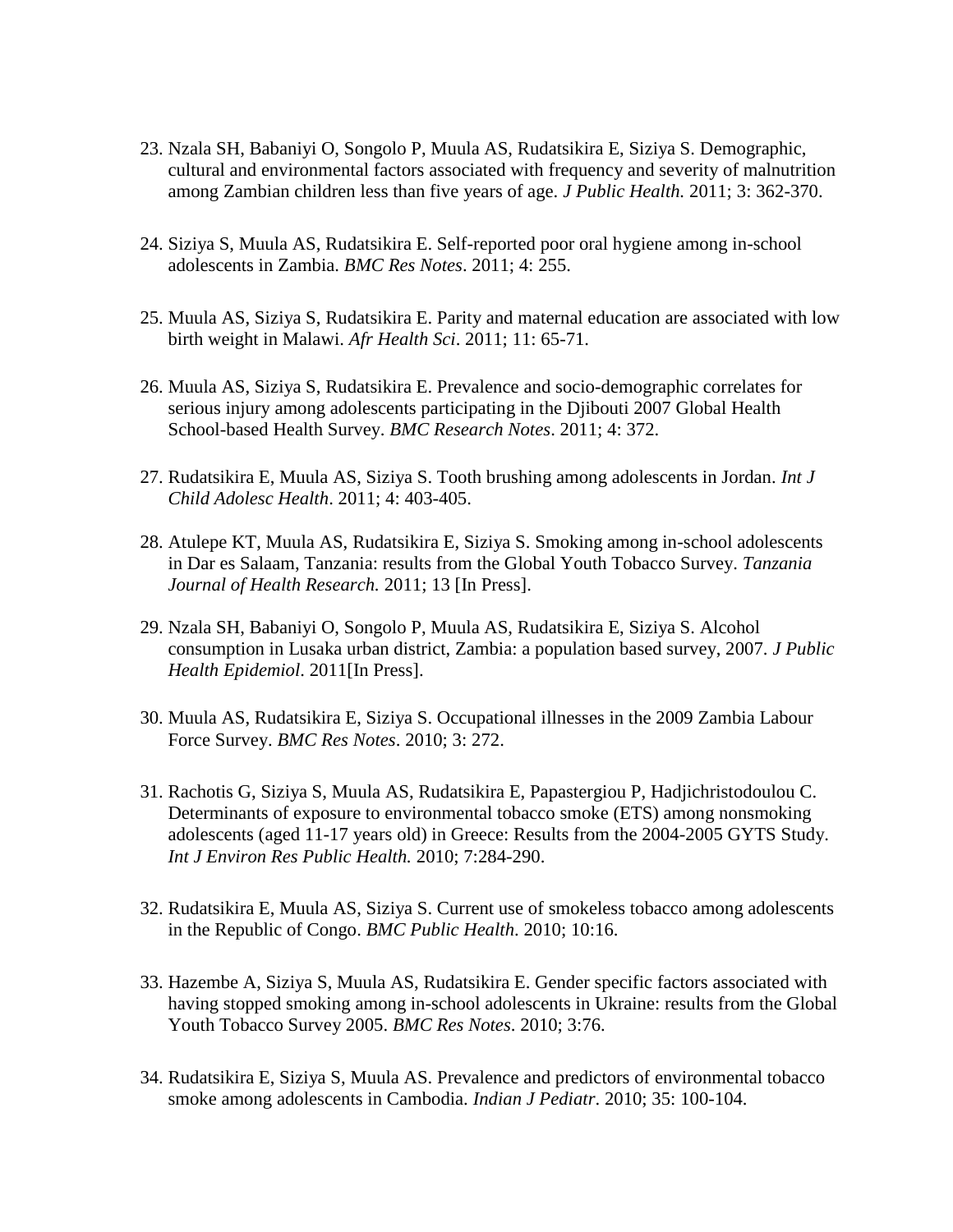- 35. Jamison B, Muula AS, Siziya S, Graham S, Rudatsikira E. Cigarette smoking among school-going adolescents in Lithuania: Results from the 2005 Global Youth Tobacco Survey. *BMC Res Notes*. 2010; 3:130.
- 36. Siziya S, Muula AS, Ryan A, Rudatsikira E. Compensation patterns following occupational injuries in Zambia: results from the 2009 Labour Survey. *Int Arch Med* 2010; 3:19.
- 37. Muula AS, Rudatsikira E, Siziya S. Occupational illnesses in Zambia: results from the 2009 Labour Force Survey. *BMC Res Notes* 2010; 3:272.
- 38. Zulu R, Siziya S, Muula AS, Rudatsikira E. Associations of advertisement-promotionsponsorship-related factors with current cigarette smoking among in-school adolescents in Zambia. *Ann Afr Med* 2009; 8: 229-35.
- 39. Rudatsikira E, Muula AS, Siziya S. Current cigarette smoking among in-school American youth: results from the 2004 National Youth Tobacco Survey. *Int J Equity Health*. 2009; 8:10.
- 40. Siziya S, Muula AS, Rudatsikira E. Socio-economic factors associated with delivery assisted by traditional birth attendants in Iraq, 2000. *BMC Int Health Hum Rights*. 2009; 9:7.
- 41. Muula AS, Herring P, Siziya S, Rudatsikira E. Bullying victimization and physical fighting among Venezuelan adolescents in Barinas: results from the Global School-Based Survey 2003. *Riv Ital Pediatr. 2*009; 35: 38.
- 42. Rudatsikira E, Muula AS, Siziya S. Exposure to environmental tobacco smoke among adolescents in Kampala-Uganda, 2002. *East Afr J Public Health*. 2009; 6:197.
- 43. Muula AS, Polycarpe MM, Job J, Siziya S, Rudatsikira E. Association between maternal use of traditional healer services and child vaccination coverage in Pont-Sonde, Haiti. *Int J Equity Health*. 2009; 8:1.
- 44. Siziya S, Muula AS, Rudatsikira E. Diarrhoea and acute respiratory infections prevalence and risk factors among under-five children in Iraq in 2000. *Riv Ital Pediatr. 2*009; 35:8.
- 45. Rudatsikira E, Muula AS, Siziya S. Prevalence, correlates of and perceptions toward cigarette smoking among in-school adolescents in South Korea. *Indian J Pediatr.* 2009; 76:505-10.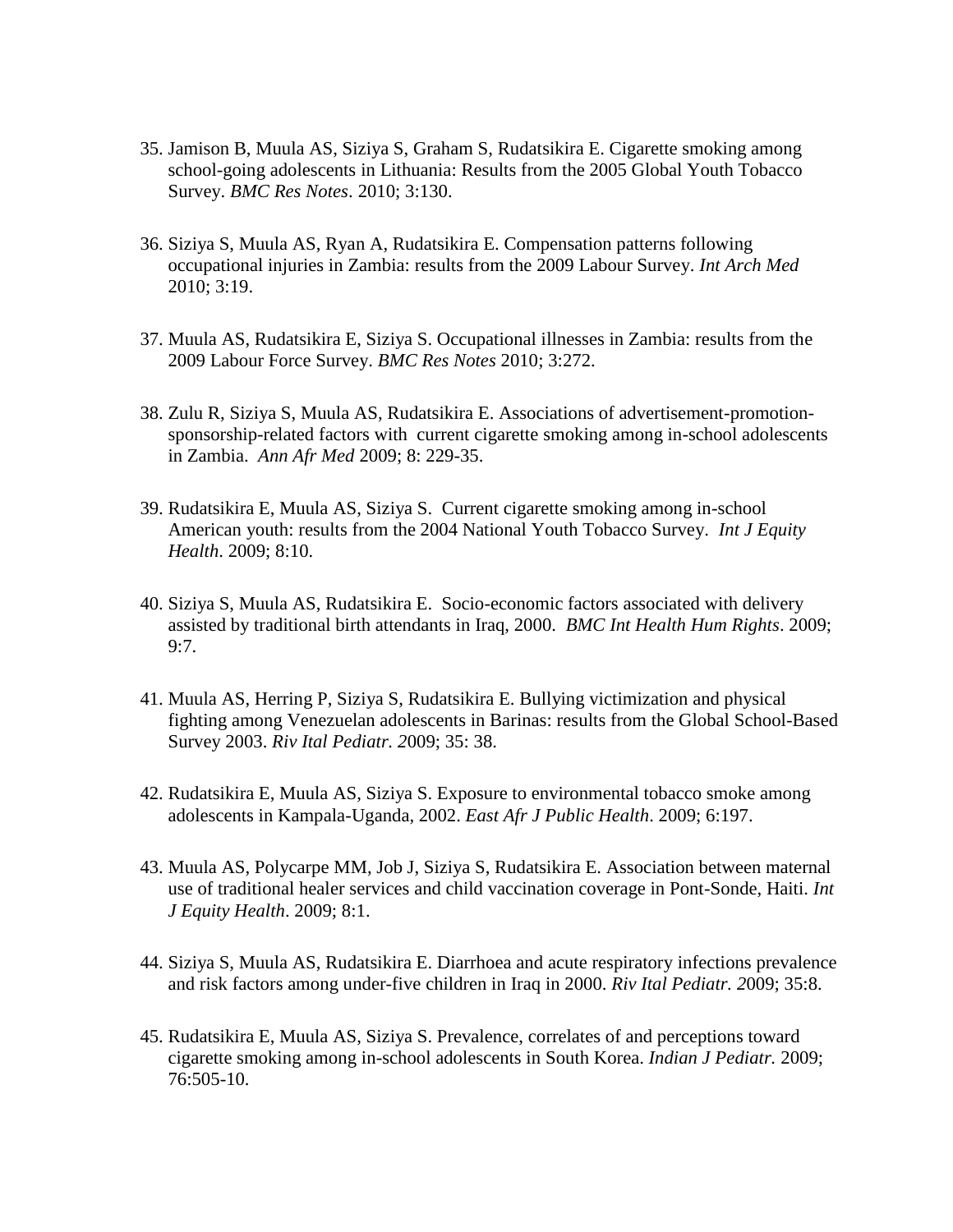- 46. Siziya S, Rudatsikira E, Muula AS. Alcohol use among school-going adolescents in Harare, Zimbabwe: results from the 2003 Global School-Based Health Survey. *Tanzan J Health Res*. 2009; 11:11-6.
- 47. Job J, Muula AS, Siziya S, Rudatsikira E. Adolescent tobacco use in Himachal Pradesh, India. *Int Public Health J.* 2009; 1:59-65.
- 48. Rudatsikira E, Maposa D, Mukandavire Z, Muula AS, Siziya. Prevalence and predictors of illicit drug use among school-going adolescents in Harare. *Ann Afr Med* 2009; 8: 215- 220.
- 49. Ntaganira J, Muula AS, Siziya S, Stoskopf C, Rudatsikira E. Factors associated with intimate partner violence among pregnant women in Rwanda. *Rural Remote Health.* 2009; 9: 1153.
- 50. Rudatsikira E, Mataya RH, Siziya S, Muula AS. Association between bullying victimization and physical fighting among Filipino adolescents: results from the Global Health School-Based Health Survey. *Indian J Pediatr*. 2008; 75: 1243-7.
- 51. Ntaganira J, Muula AS, Masaisa F, Dusabeyezu F, Siziya S, Rudatsikira E. Intimate partner violence among pregnant women in Rwanda. *BMC Women's Health.* 2008, 8:17.
- 52. Siziya S, Muula AS, Rudatsikira E, Mataya RN. Correlates of HIV testing among women in Malawi: results from the 2006 Multiple Indicator Factor (MICS). *Trop Med Int Health*. 2008; 13: 1351-6.
- 53. Rudatsikira E, Muula AS, Siziya S. Variables associated with physical fighting among US High-school students. *Clin Pract Epidemiol Ment Health* 2008; 4: 16.
- 54. Siziya S, Rudatsikira E, Muula AS. Antismoking messages and current cigarette smoking status in Somaliland: results from the Global Health Youth Tobacco Survey 2004. *Conflict and Health* 2008; 2:6.
- 55. Hazemba A, Siziya S, Muula AS, Rudatsikira E. Prevalence and correlates of being bullied among in-school adolescents in Beijing: results from the 2003 Beijing Global school-based Health Survey. *Ann Gen Psychiatry*. 2008; 7:6.
- 56. Siziya S, Muula AS, Kazembe L, Rudatsikira E. Harmful lifestyles among sexually active in-school adolescents in Zambia. *BMC Pediatr.* 2008, 8:6.
- 57. Rudatsikira E, Dongog J, Siziya S, Muula AS. Prevalence and determinants of adolescent smoking in Mongolia. *Singapore Med J*. 2008; 49:57-62.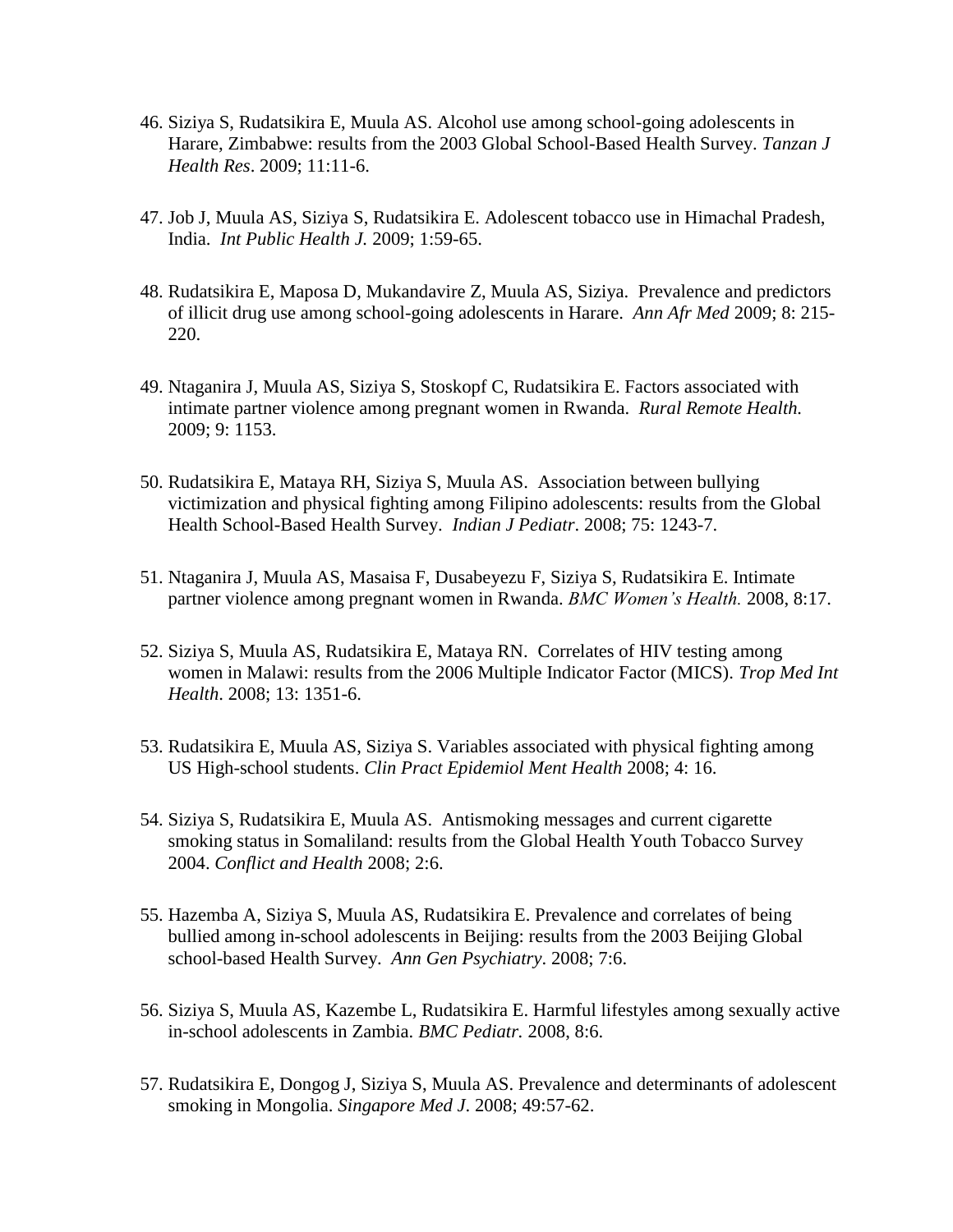- 58. Muula AS, Rudatsikira E, Siziya S. Correlates of weapon carrying among high school students in United States. *Ann Gen Psychiatry.* 2008, 7:8.
- 59. Siziya S, Muula AS, Rudatsikira E. Correlates of current cigarette smoking and schoolgoing adolescents in Punjab, India: Results from the Global Health Youth Tobacco Survey 2003. *BMC Int Health Hum Rights* 2008. 8:1.
- 60. Rudatsikira E, Knutsen S, Job J, Singh P, Daravuth Y, Montgomery S, Petersen F, Ferry L. Exposure to environmental tobacco smoke in the nonsmoking population of Cambodia. *Am J Prev Med*. 2008; 34: 69-73.
- 61. Siziya S, Muula AS, Rudatsikira E. HIV-AIDS-related knowledge among women in Iraq. *BMC Res Notes*. 2008; 1:123.
- 62. Muula AS, Sulaiman T, Rudatsikira E, Siziya S, Ichekebelu I, Chalulu K, Mataya RH. An estimation of operative time requirements for the scaling-up of male circumcision in Malawi. *New Iraq J Med 2008; 4:40-48*.
- 63. Rudatsikira E, Muula AS, Siziya S, Mataya R. Correlates of cigarette smoking among school-going in Thailand: findings from the Thai Global Youth Survey 2005. *Int Arch Med* 2008; 1:8.
- 64. Al-Lawati JA, Muula AS, Hilmi SA, Rudatsikira E. Prevalence and determinants of waterpipe tobacco use among adolescents in Oman. *Sultan Qaboos University Medical Journal* 2008; 8:37-43.
- 65. Muula AS, Siziya S, Rudatsikira E. Cigarette smoking and associated factors among inschool adolescents in Jamaica: comparison of the Global Youth Tobacco Survey 2000 and 2006. *BMC Reports Notes* 2008; 1:55.
- 66. Rachiotis G, Muula AS, Rudatsikira E, Siziya S, Kyrlesi A, Gourgoulianis K, Hadjichristodoulou C. Factors associated with adolescent cigarette smoking in Greece: results from a cross-sectional study (GYTS). *BMC Public Health* 2008; 8:313.
- 67. Muula AS, Siziya S, Rudatsikira E. Prevalence and correlates of cigarette smoking among adolescents in Malawi: results from the Global Youth Tobacco Survey 2005. *Tanzan Health Res.* 2008; 10(3): 166-176.
- 68. Chinsembu KC, Siziya S, Rudatsikira E. Prevalence and correlates of sexual intercourse among in-school adolescents in Namibia. *SAHARA J 2008*; 5: 129-135.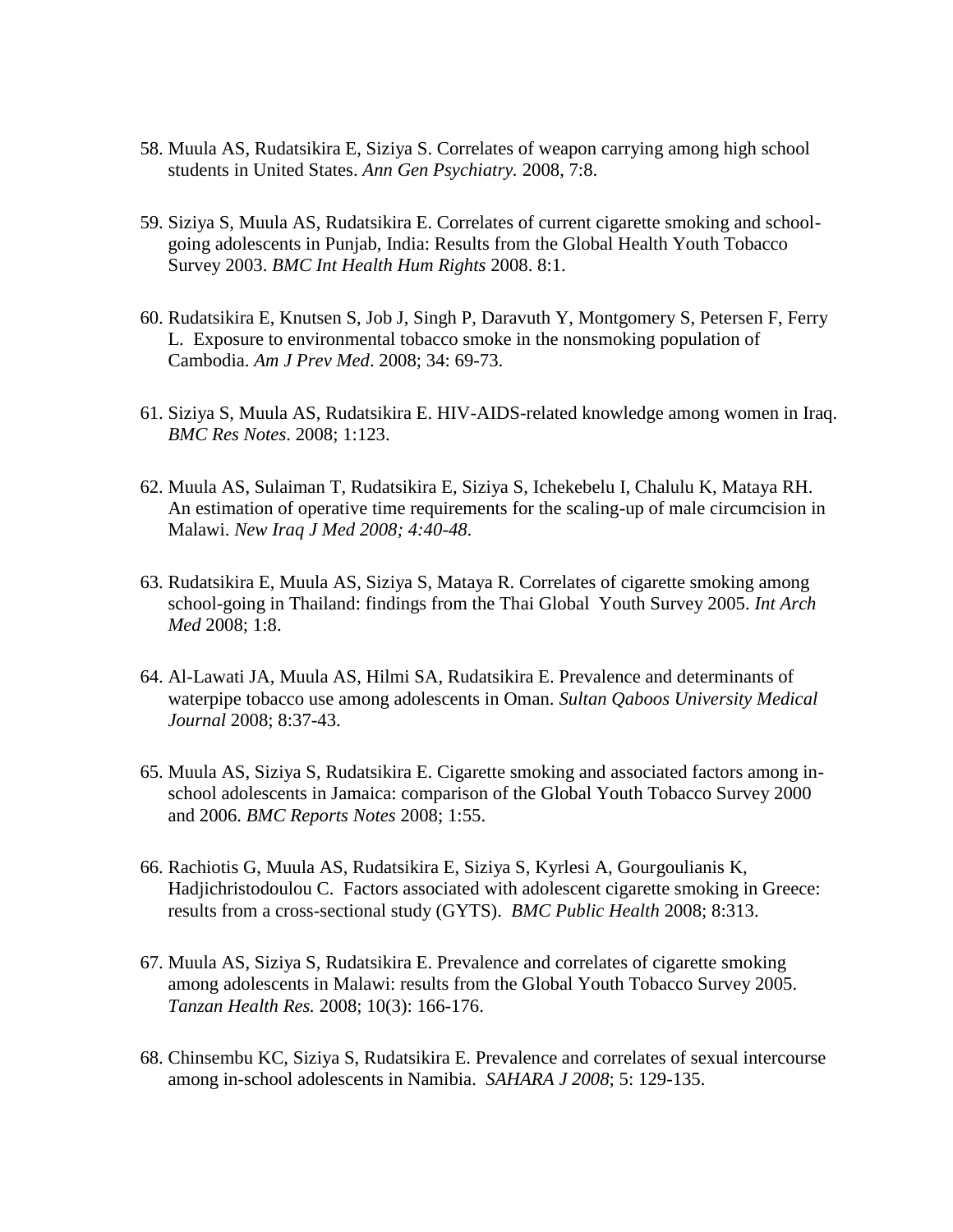- 69. Rudatsikira E, Muula AS, Siziya S. Prevalence of physical fighting among school-going adolescents in Santiago, Chile. *Rev Bras Psiquiatr*. 2008; 30: 192-202.
- 70. Siziya S, Muula AS, Rudatsikira E. Prevalence and correlates of current smoking among in-school adolescents in East Timor-Leste. *Indian Pediatr J.* 2008; 45:963-968.
- 71. Rudatsikira E, Muula AS, Siziya S, Twa-Twa J. Suicidal ideation and associated factors among school-going in rural Uganda. *BMC Psychiatry* 2007; 7:67.
- 72. Siziya S, Muula AS, Rudatsikira E. Prevalence and correlates of current cigarette smoking among in-school adolescents in Kurdistan region of Iraq. *Conflict and Health* 2007; 1:13.
- 73. Rudatsikira E, Siziya S, Kazembe LN, Muula AS. Prevalence and associated factors of physical fighting among school-going adolescents in Namibia. *Ann Gen Psychiatry.* 2007; 6:18.
- 74. Muula AS, Kazembe LN, Rudatsikira E, Siziya S. Suicidal ideation and associated factors among in-school adolescents in Zambia. *Tanzania Health Research Bulletin*. 2007; 9: 202-206.
- 75. Rudatsikira E, Siziya S, Dongod J, Muula AS. Prevalence and predictors of environmental tobacco smoke among adolescents in Mongolia. *Indian J Pediatr*. 2007; 74: 1089-93.
- 76. Siziya S, Rudatsikira E, Muula AS. Factors associated with current cigarette smoking among adolescents in Ville du Sud, Cote d'Ivoire. *Mali Medical J*. 2007; 22:40-46.
- 77. Rudatsikira E, Muula AS, Siziya S. Prevalence and associated factors of suicidal ideation among school-going adolescents in Guyana: results from a cross-sectional study. *Clin Pract Epidemiol Ment Health.* 2007; 3: 13.
- 78. Siziya S, Rudatsikira E, Muula AS, Ntata PRT. Predictors of cigarette smoking among adolescents in rural Zambia: results from a cross-sectional study from Luangwa district. *Rural Remote Health.* 2007; 7:728.
- 79. Rudatsikira E, Abdo A, Muula AS. Prevalence and determinants of adolescent tobacco smoking in Addis Ababa, Ethiopia. *BMC Public Health*. 2007; 7:176.
- 80. Siziya S, Muula AS, Rudatsikira E. Prevalence and correlates of truancy among adolescents in Swaziland: findings from the Global School-Based Health Survey*. Child Adolesc Pyschiatry Ment Health*. 2007; 23:15.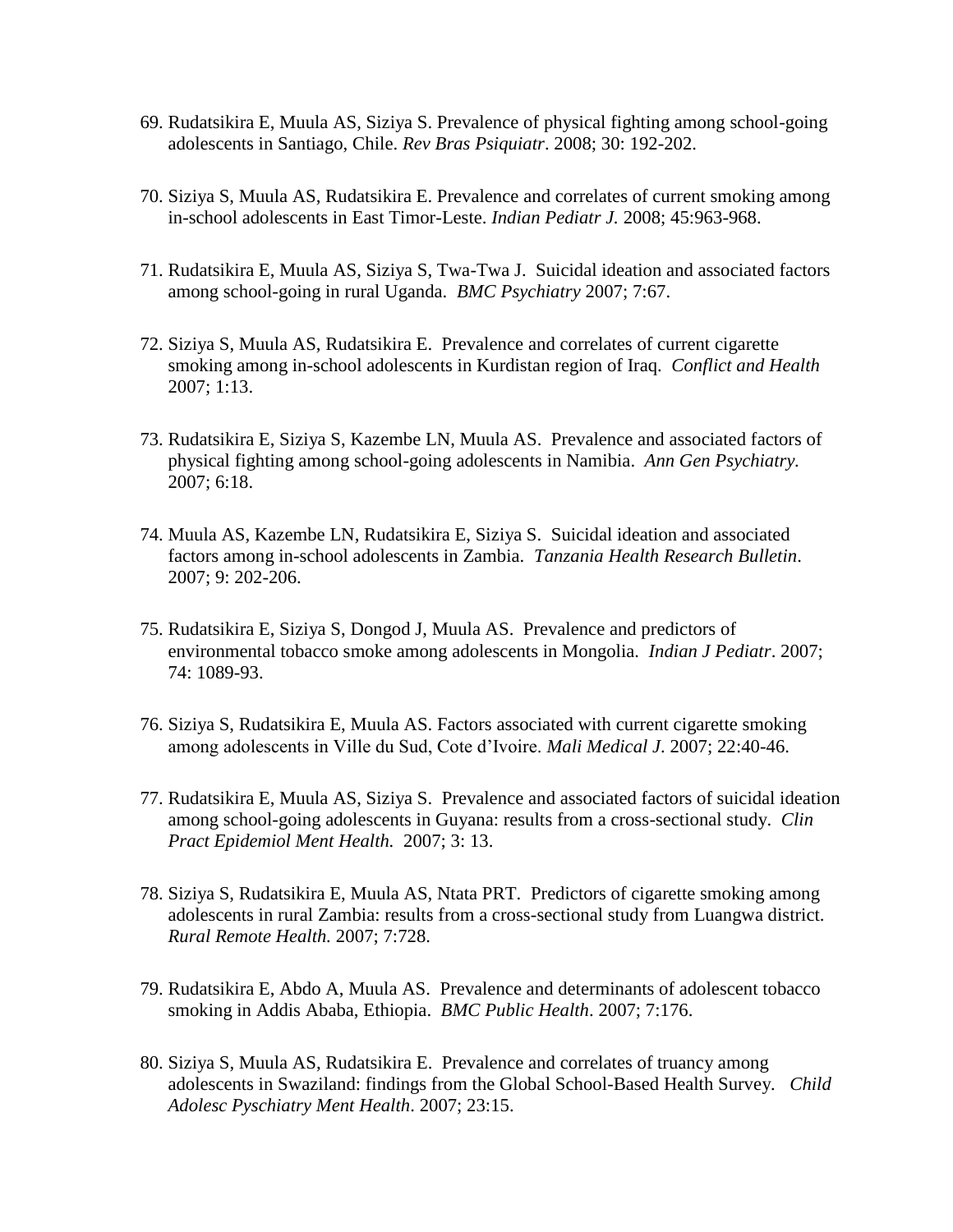- 81. Rudatsikira E, Singh P, Job J, Knutsen S. Variables associated with weapon-carrying among young adolescents in Southern California. *J Adolesc Health.* 2007; 40: 470-473.
- 82. Siziya S, Rudatsikira E, Muula AS. Cigarette smoking among school-going adolescents in Kafue, Zambia. *Malawi Medical Journal.* 2007; 19: 75-78.
- 83. Rudatsikira E, Ogwell AEO, Siziya S, Muula AS. Prevalence of sexual intercourse among school-going adolescents in Coast Province, Kenya. *Tanzania Health Research Bulletin*. 2007; 9: 164-168.
- 84. Muula AS, Rudatsikira E, Siziya S, Mataya RH. Estimated financial and human resources requirements for the treatment of malaria in Malawi. *Malaria Journal* 2007; 6: 168.
- 85. Rudatsikira E, Al-Doghim I, Muula AS, Siziya S. Comparison of 1999 and 2003 current cigarette smoking behavior among Jordanian adolescents: the Global Health Youth Tobacco Surveys*. New Iraq Med J*. 2007; 3: 13-21.
- 86. Siziya S, Ntata PRT, Rudatsikira E, Makupe CM, Umar E, Muula AS. Sex differences in prevalence rates and predictors of cigarette smoking among in-school adolescents in Kilimanjaro, Tanzania. *Tanzania Health Research Bulletin*. 2007; 9:190-195.
- 87. Muula AS, Chipeta J, Siziya S, Rudatsikira E, Mataya RH, Kataika E. Human resources requirements for highly active antiretroviral therapy scale-up in Malawi. *BMC Health Services Research*. 2007; 7:208.
- 88. Rudatsikira E, Siziya S, Muula AS. Suicidal ideation and associated factors among school-going adolescents in Harare, Zimbabwe. *Journal of Psychology in Africa.* 2007; 17: 93-98.
- *89.* Ferry L, Job J, Knutsen S, Montgomery S, Petersen F, Rudatsikira E, Singh P. Mentoring Cambodia and Lao health professionals in tobacco control leadership and research skills. *Tob Control.* 2006; 15, Suppl 1.
- 90. Rudatsikira E, Johnston P, Hart R. Graduate public health education in Africa: An innovative distance-learning model. *International Journal of Global Health and Health Disparities*. 2005; 3: 18-28.
- 91. Oliveros C, Marquis G, Bartonelli R, Ormsby G, Rudatsikira E. Maternal Lactation: A Qualitative Analysis of the Breastfeeding Habits and Beliefs of Pregnant Women Living